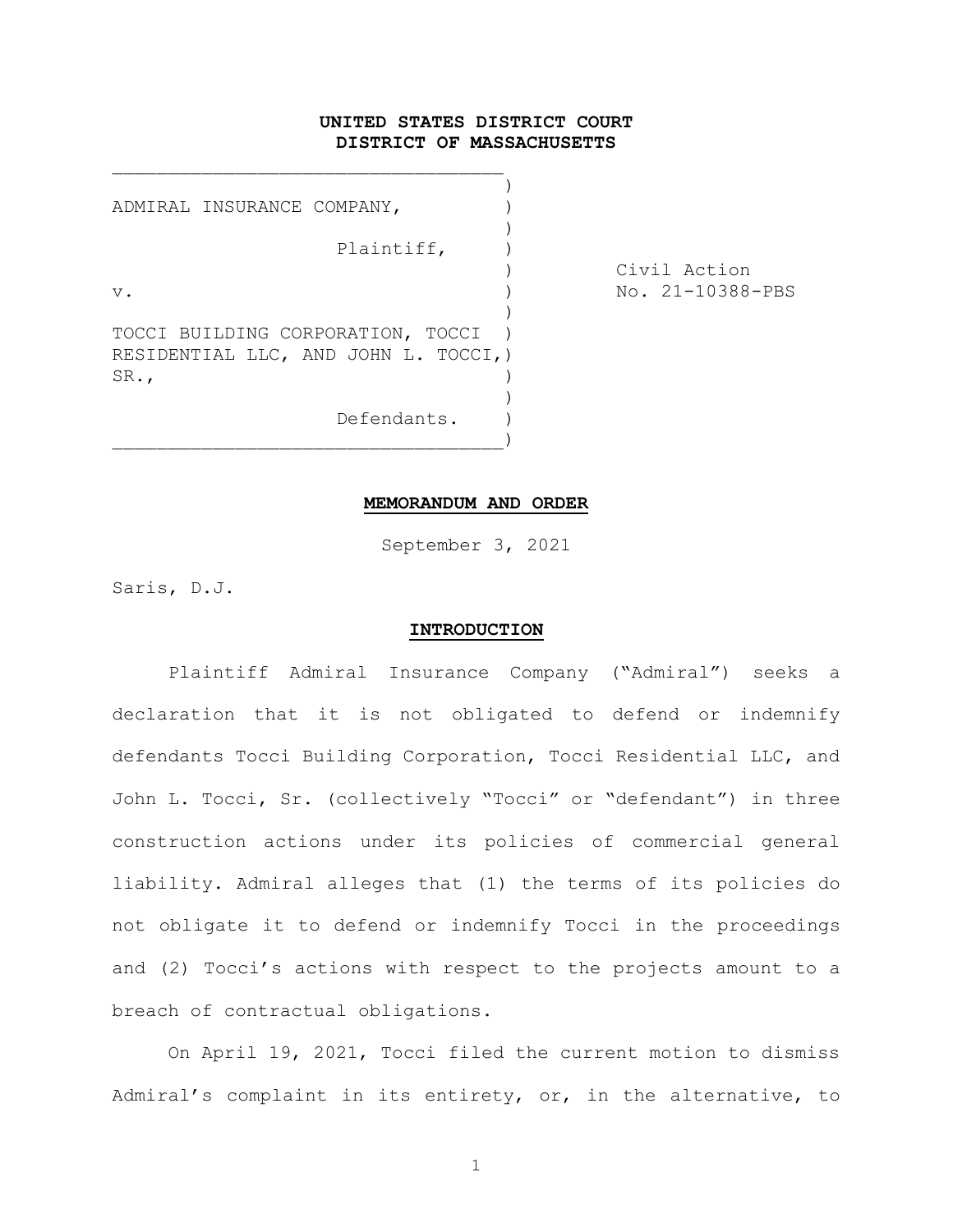stay this action. Tocci claims that Admiral's action for declaratory judgment should be dismissed in its entirety under Federal Rule of Civil Procedure 12(b)(7) for failure to join a party under Rule 19; the Colorado River Doctrine; or this Court's discretionary powers pursuant to 28 U.S.C. § 2201. Alternatively, Tocci maintains that if dismissal is not warranted, the Court should stay this action pending resolution of Tocci's declaratory judgment action to avoid piecemeal litigation.

After hearing, the Court **DENIES** the motion to dismiss or stay (Dkt. 19) as to all counts.

# FACTUAL BACKGROUND

The following facts are drawn from the complaint and must be taken as true at this juncture. See Foley v. Wells Fargo Bank, N.A., 772 F.3d 63, 71–72 (1st Cir. 2014).

## I. Parties

Tocci Building Corporation ("Tocci Building") is a construction company incorporated and headquartered in Massachusetts. It is the first named insured under each of Admiral's liability policies subject to this motion.

Tocci Residential LLC ("Tocci Residential") is a Massachusetts-based limited liability company and an affiliate of Tocci Building. Its sole member is John L. Tocci, Sr ("John Tocci"). John Tocci is an individual who resides in Massachusetts. He is the President, Treasurer, and Director of Tocci Building,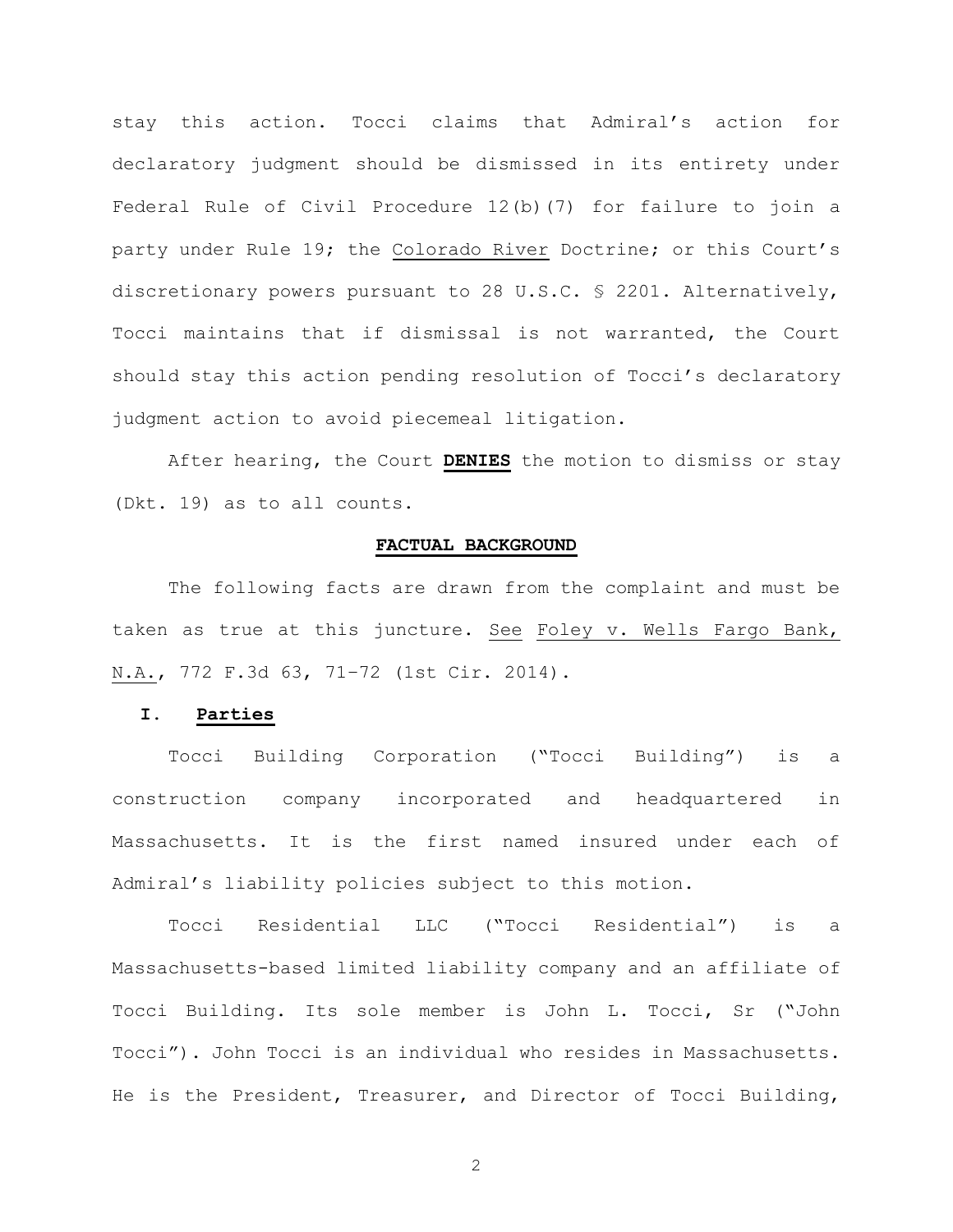and Manager of Tocci Residential. Tocci Building, Tocci Residential, and John Tocci have each been named as defendants in the three construction actions at issue in this insurance coverage dispute.<sup>1</sup>

Admiral is an insurance company incorporated in Delaware and headquartered in Arizona. Between October 2012 and October 2020, Admiral issued policies of primary commercial general liability insurance to Tocci ("Policies").

# II. The Toll Action

In December 2013, Toll JM EM Residential Urban Renewal LLC ("Toll") and Tocci entered into a Construction Management Agreement ("CM Agreement"). In that agreement, Tocci agreed to provide Toll with pre-construction and construction services for its apartment complex project in New Jersey. On February 5, 2016, Toll declared Tocci to be in default under the CM Agreement after alleging that "Tocci's poor planning, gross mismanagement and significant workmanship issues led to significant delays and other issues with the work." Dkt. 1 at 6. On March 2, 2016, Toll terminated Tocci.

On July 20, 2016, Toll filed suit against Tocci in New Jersey Superior Court ("Toll Action"). On September 7, 2016, the suit was removed to federal court.

<sup>&</sup>lt;sup>1</sup> The BHID action is not at issue in the current proceeding.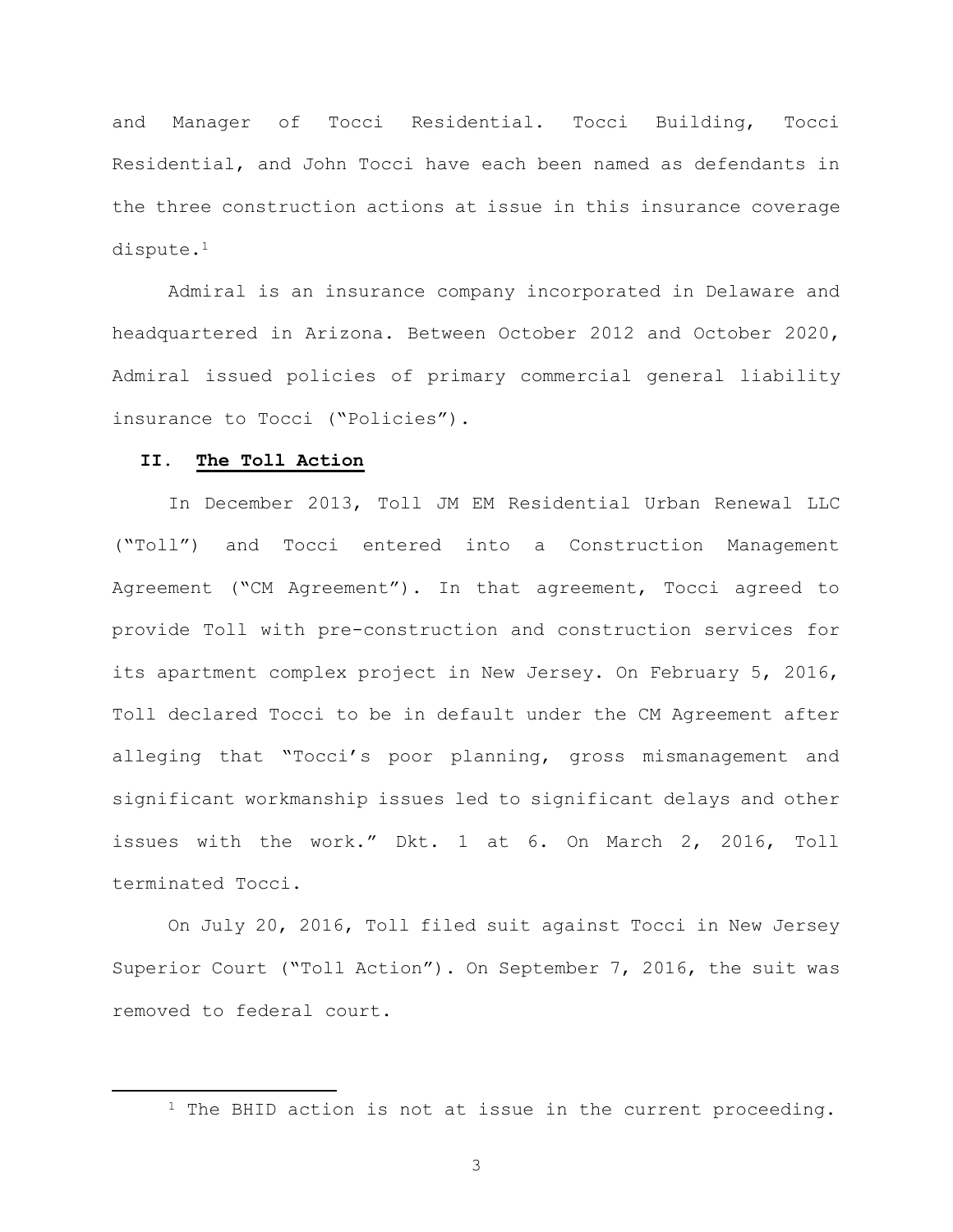Tocci initially elected to defend itself; it did not notify Admiral or ask it to participate in the action. In June 2016 and October 2019, Tocci participated in mediation of the Toll Action without Admiral's knowledge.

On January 9, 2020, Tocci notified Admiral of the Toll Action. On March 17, 2020, Admiral disclaimed coverage.

# III. The Connell Counterclaim

Beginning in January 2015, Connell Hospitality LLC ("Connell") and Tocci entered into a series of connected agreements (collectively "Connell Agreements"). In the agreements, Tocci agreed to provide construction services to Connell and build a hotel, restaurant, and coffee shop on its property in New Jersey. On February 22, 2017 — after alleging that "Tocci's gross incompetence and reckless mismanagement led to delays and other issues with the work" – Connell issued a Notice of Termination to Tocci. Dkt. 1 at 8–9 (internal quotations omitted).

On May 12, 2017, Tocci filed for arbitration ("Connell Action"). Within the year, Connell responded and asserted a counterclaim in the proceeding ("Connell Counterclaim"). Tocci did not immediately tender the Connell Counterclaim to Admiral. Instead, when Admiral became aware of the Connell Action, Tocci disavowed any intention to seek coverage.

On January 28, 2020, Tocci notified Admiral that it was seeking coverage for the claims in the Connell Action and Connell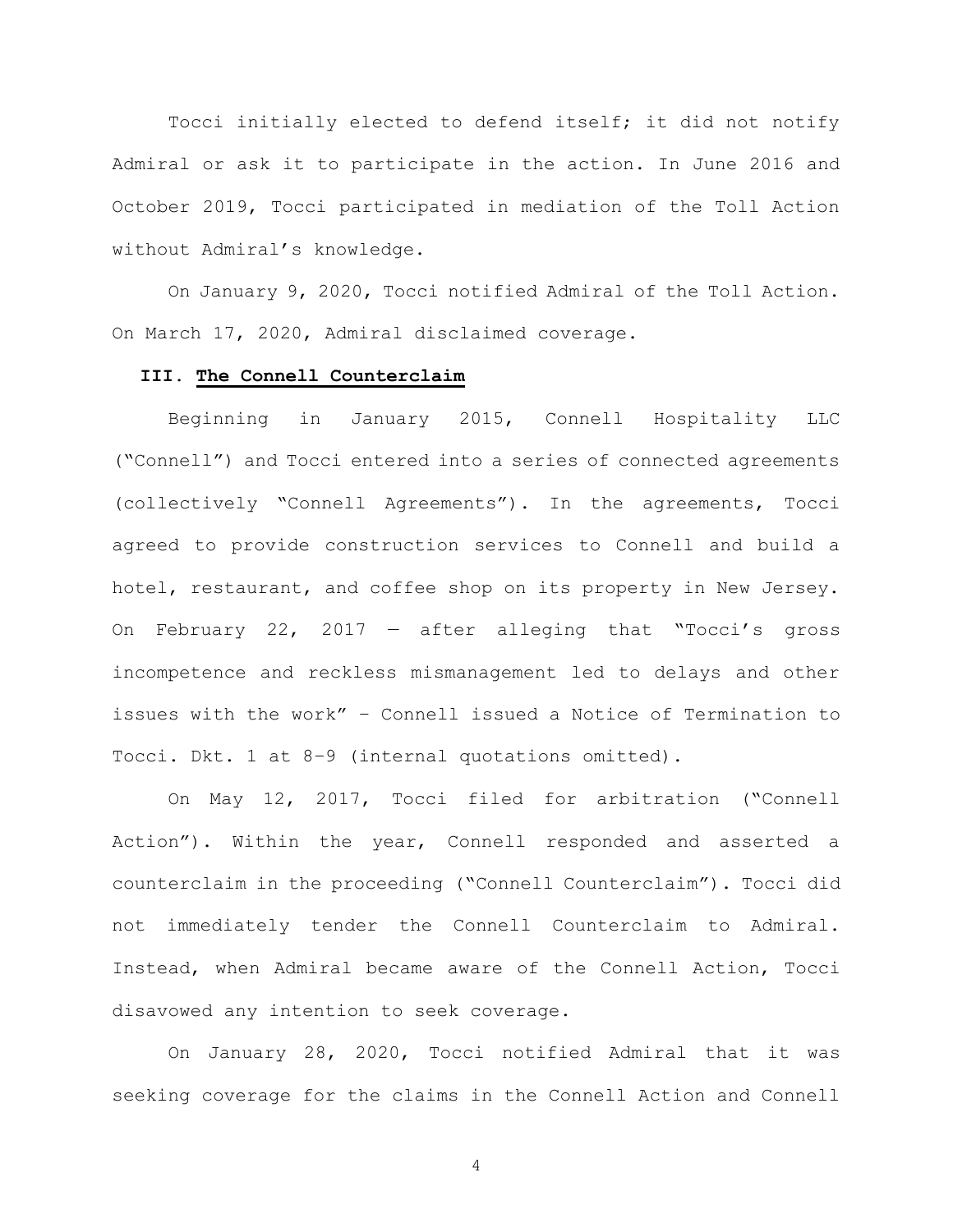Counterclaim. On July 17, 2020, Admiral disclaimed coverage.

#### IV. The BHID Counterclaim

In October 2016, Boston Harbor Industrial Development LLC ("BHID") and Tocci entered into an agreement ("BHID Agreement"). In that agreement, Tocci agreed to serve as the general contractor for the renovation of an office building in Boston, Massachusetts. On July 13, 2018, BHID's manager, IRIV Partners, LLC ("IRIV"), sent Tocci a Notice of Default "based on Tocci's alleged failure to 'satisfactorily maintain the approved schedule.'" Dkt. 1 at 11.

In February 2019, Tocci filed a complaint against BHID and IRIV ("BHID Action"). Tocci elected to represent itself without Admiral's knowledge or participation.

Later that year, Tocci participated in a mediation of the BHID Action without notifying Admiral or giving it an opportunity to participate. On January 2, 2020, BHID and IRIV filed a counterclaim against Tocci ("BHID Counterclaim").

On January 23, 2020, Tocci notified Admiral of the BHID Action and BHID Counterclaim. On August 6, 2020, Admiral disclaimed coverage.

Tocci has since communicated to Admiral by email that it has withdrawn its tender for the BHID Counterclaim.

## V. The Admiral Declaratory Judgment

On March 5, 2021, Admiral filed the present action for declaratory judgment and related relief in this Court ("Admiral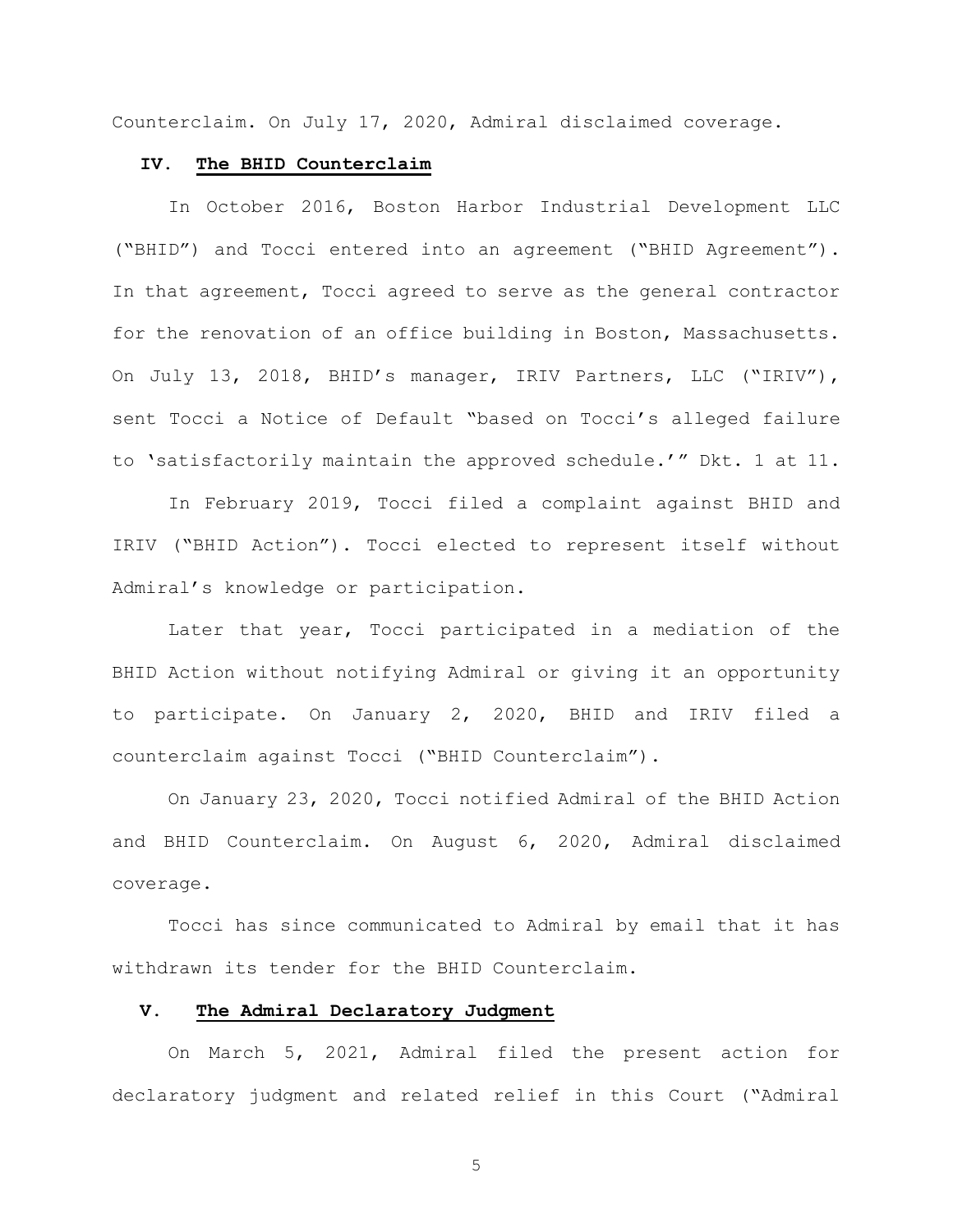DJ"), seeking a determination that Admiral is not obligated to defend or indemnify Tocci in the Toll Action, Connell Counterclaim, or BHID Counterclaim. Admiral additionally claims that Tocci's actions with respect to the projects amount to a breach of contractual obligations.

## VI. The Tocci Declaratory Judgment

On March 9, 2021, four days after Admiral filed the Admiral DJ, Tocci commenced a declaratory judgment action in New Jersey state court ("Tocci DJ"). In the Tocci DJ, Tocci seeks a declaration that its excess insurers, subcontractors' insurers ("Toll and Connell Additional Insurers" or "Additional Insurers"), and Admiral are obligated to defend and indemnify Tocci against the Toll Action and/or Connell Counterclaim. Tocci did not include the BHID Counterclaim in the Tocci DJ.

#### DISCUSSION

## I. Motion to Dismiss Under 12(b)(7)

#### A. Legal Standard

"Dismissal under Rule 12(b)(7) is governed by Rule 19 of the Federal Rules of Civil Procedure." Raytheon Co. v. Continental Cas. Co., 123 F. Supp. 2d 22, 32 (D. Mass. 2000). "[T]he moving party carries the burden of showing why an absent party should be joined." Id.

Under Rule 19(a), persons required to be joined if feasible include: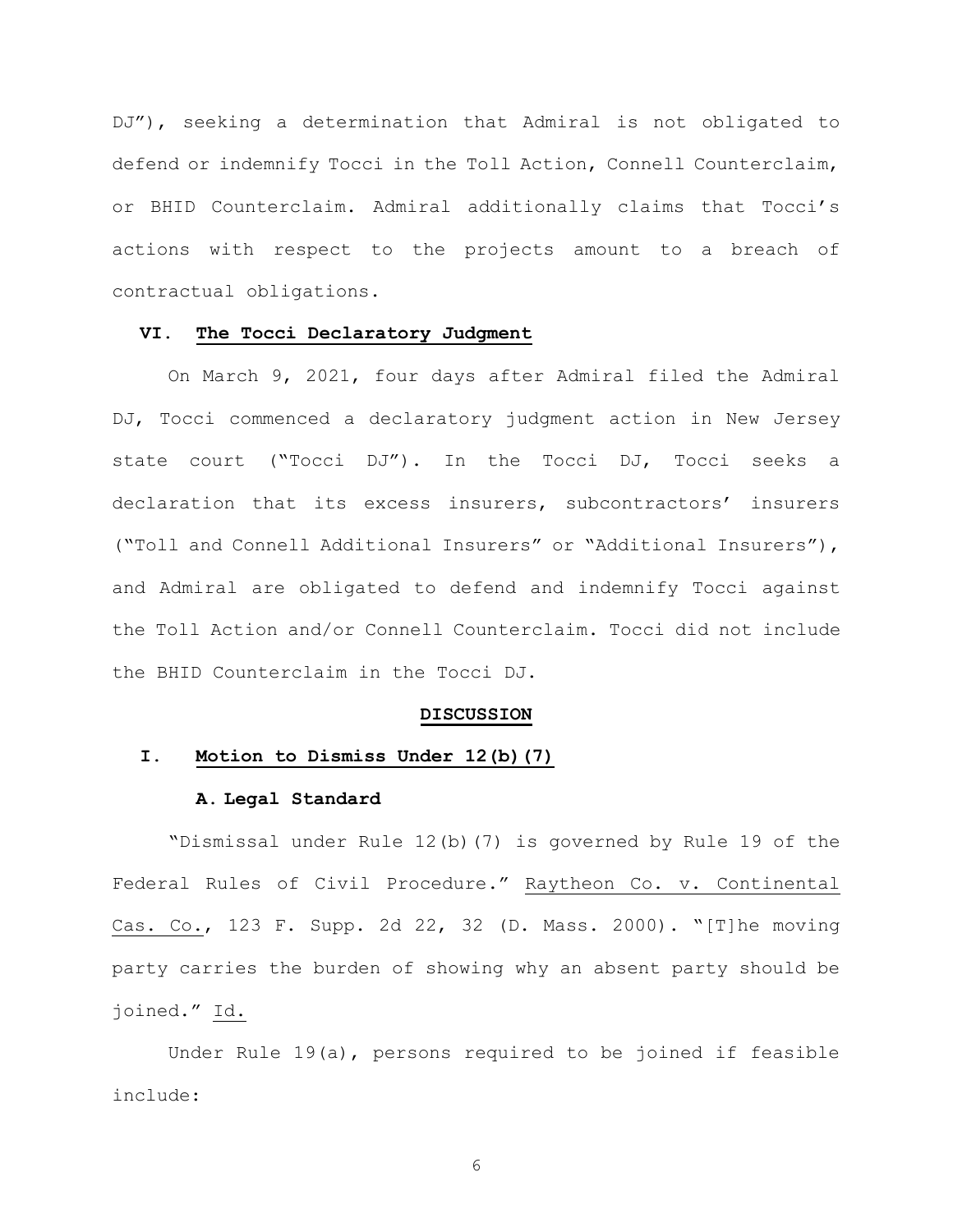(1) . . . A person who is subject to service of process and whose joinder will not deprive the court of subject-matter jurisdiction must be joined as a party if:

(A) in that person's absence, the court cannot accord complete relief among existing parties; or (B) that person claims an interest relating to the subject of the action and is so situated that the disposing of the action in the person's absence may:

(i) as a practical matter impair or impede the person's ability to protect the interest; or (ii) leave an existing party subject to a substantial risk of incurring double, multiple, or otherwise inconsistent obligations because of the interest . . .

Fed. R. Civ. P. 19(a)

Factors relevant to the 19(b) analysis include:

(1) the extent to which a judgment rendered in the person's absence might prejudice that person or the existing parties;

(2) the extent to which any prejudice could be lessened or avoided by:

- (A) protective provisions in the judgment;
- (B) shaping the relief; or
- (C) other measures;

(3) whether a judgment rendered in the person's absence would be adequate; and (4) whether the plaintiff would have an adequate remedy if the action were dismissed for nonjoinder.

Fed. R. Civ. P. 19(b).

Determining whether a party is required to be joined under Rule 19 is a two-step analysis. "First, Rule 19(a) is applied to determine whether the absent party is conditionally necessary and therefore to be joined if feasible. Second, if joinder of that party would destroy diversity jurisdiction, Rule 19(b) is invoked to determine whether, in equity and good conscience, the action should be dismissed because that party is indispensable."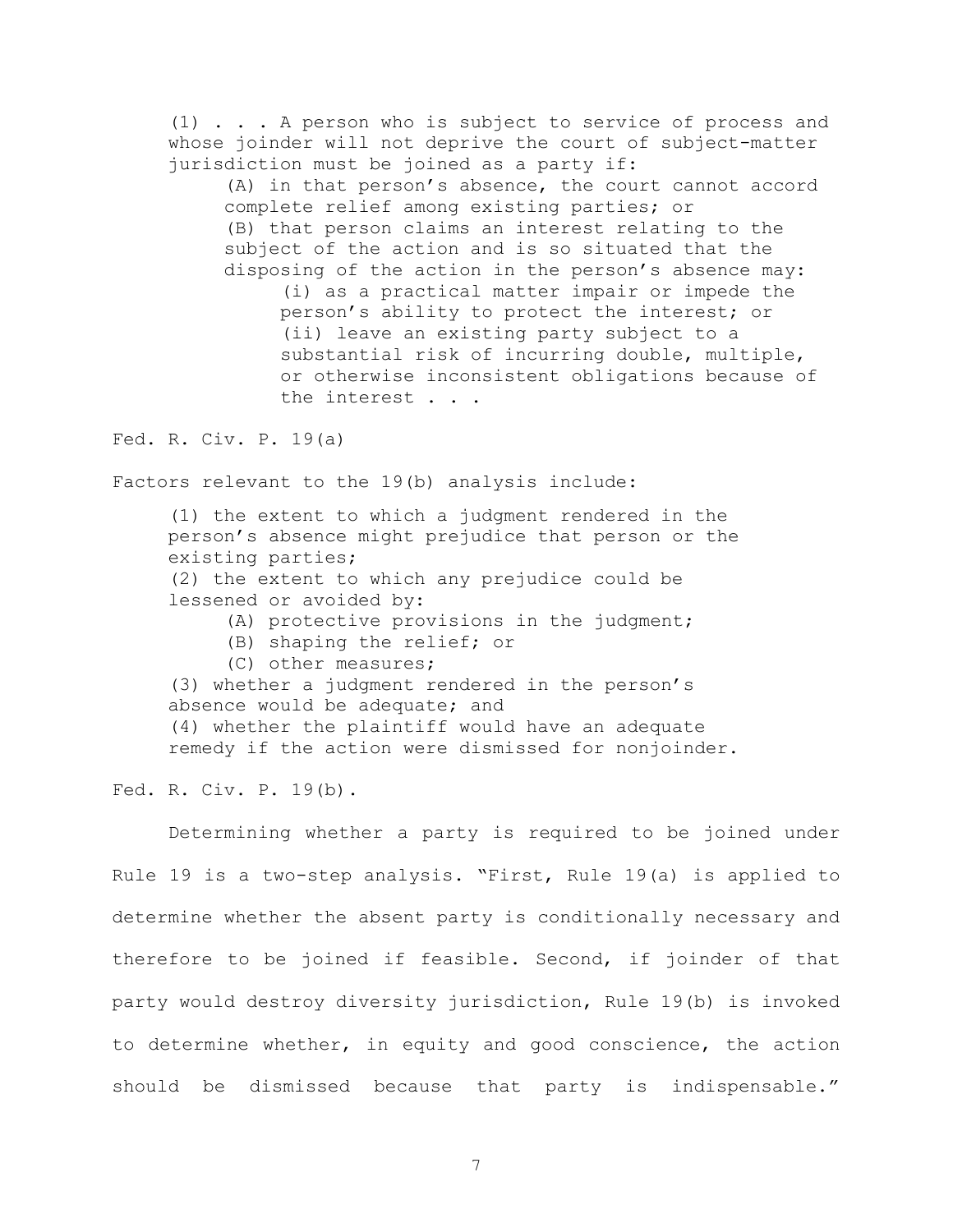Raytheon, 123 F. Supp. 2d at 32. The decision whether to dismiss a case "must be based on factors varying with the different cases, some such factors being substantive, some procedural, some compelling by themselves, and some subject to balancing against opposing interests." Provident Tradesmen Bank & Trust Co. v. Patterson, 390 U.S. 102, 119 (1968).

## B. Analysis

Tocci argues that the Court cannot accord complete relief without the Additional Insurers. See Fed. R. Civ. P. 19(a)(1)(A). It contends that, "[t]o determine the priority of coverage between and among the Admiral Policies, the Toll Additional Insured Policies, and the Connell Additional Insured Policies, the Court must consider the terms of each policy and determine the rights of all of the insurers." Dkt. 57 at 10 (emphasis in original). It further explains that, "[i]f this Court determines that Admiral owes coverage to Tocci for the Toll Action and/or Connell Arbitration, but coverage is excess to the additional insured coverage available to Tocci . . ., such a finding would result in incomplete relief because Tocci would be left without a determination as to which of the Connell and/or Toll Additional Insurers owe primary coverage." Dkt. 57 at 8.

Tocci misunderstands the relief sought in the Admiral DJ. Admiral does not seek a determination on the priority of coverage between Tocci's insurers. Instead, it asks the Court to determine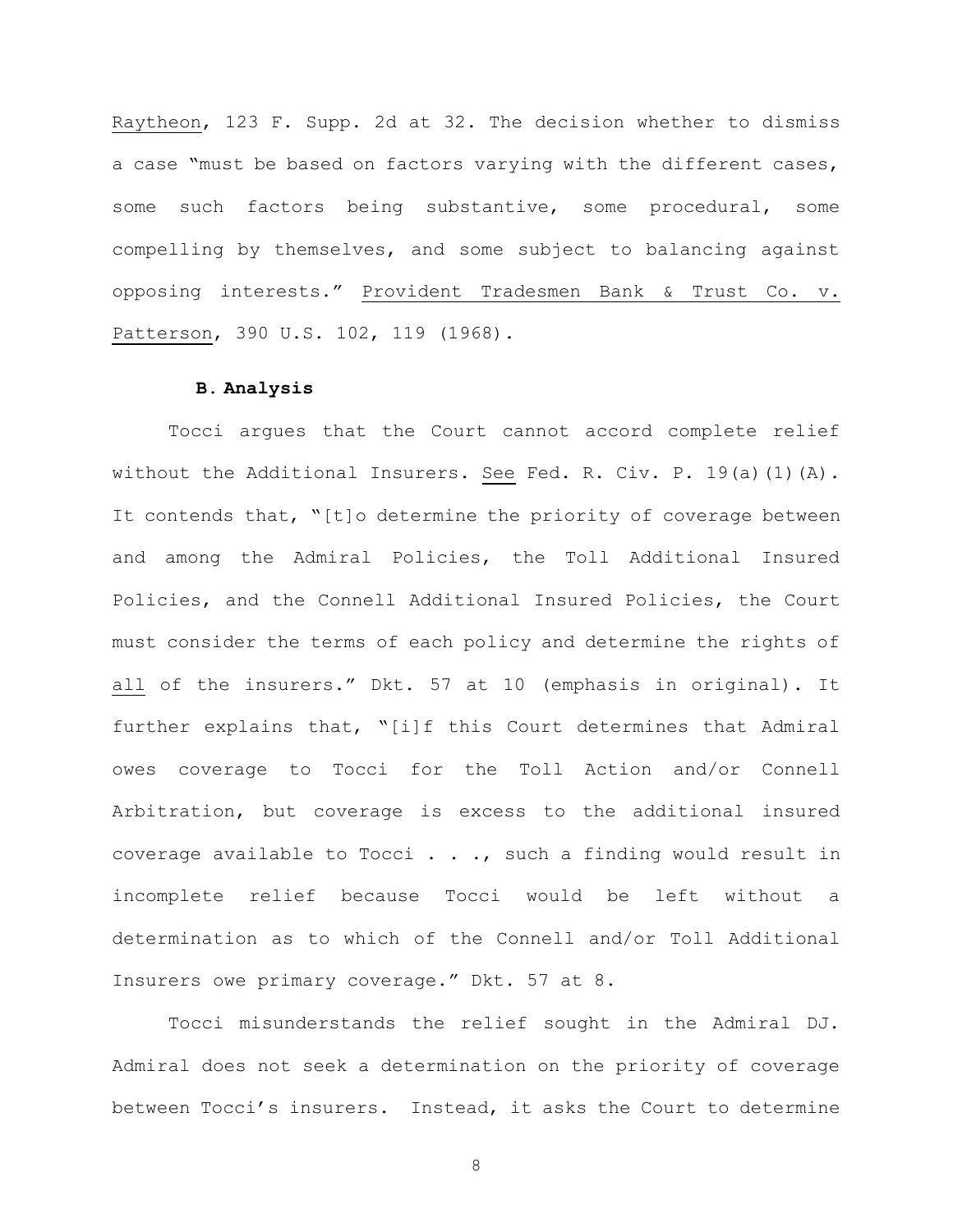the narrow issue of whether its Policies obligate it to defend or indemnify Tocci in the Actions. See Brown v. Am. Int'l Grp., Inc., 339 F. Supp. 2d 336, 342 (D. Mass 2004) (determining that complete relief could be granted without joinder of absent parties because the action did not seek "a general declaration of [insurer's] duties, but rather a specific determination of its duties to the Plaintiffs"). Because this involves a question of primary insurance coverage (notwithstanding the existence of an "other insurance" clause), the Court can resolve this issue and award complete relief without the participation of the Additional Insurers. See Raytheon, 123 F. Supp. 2d at 33 (citing Littleton v. Commercial Union Assurance Cos., 133 F.R.D. 159, 162 (D. Colo. 1990) for the proposition that, "even though 'other insurance' clauses may apply, each insurance contract with the primary insurer creates a separate obligation which can be construed separately in determining whether coverage applies").

Relying on Rule  $19(a)(B)(i)$ , Tocci claims that "[t]he construction and interpretation of the Admiral Policies at issue affect not only the rights of Tocci, but also the Toll Additional Insurers and the Connell Additional Insurers who may owe additional insured overage to Tocci." Dkt. 20 at 19. However, the First Circuit has noted that the hypothetical possibility that an absent party may have a future interest relating to the subject matter of the present action is insufficient to render an absentee a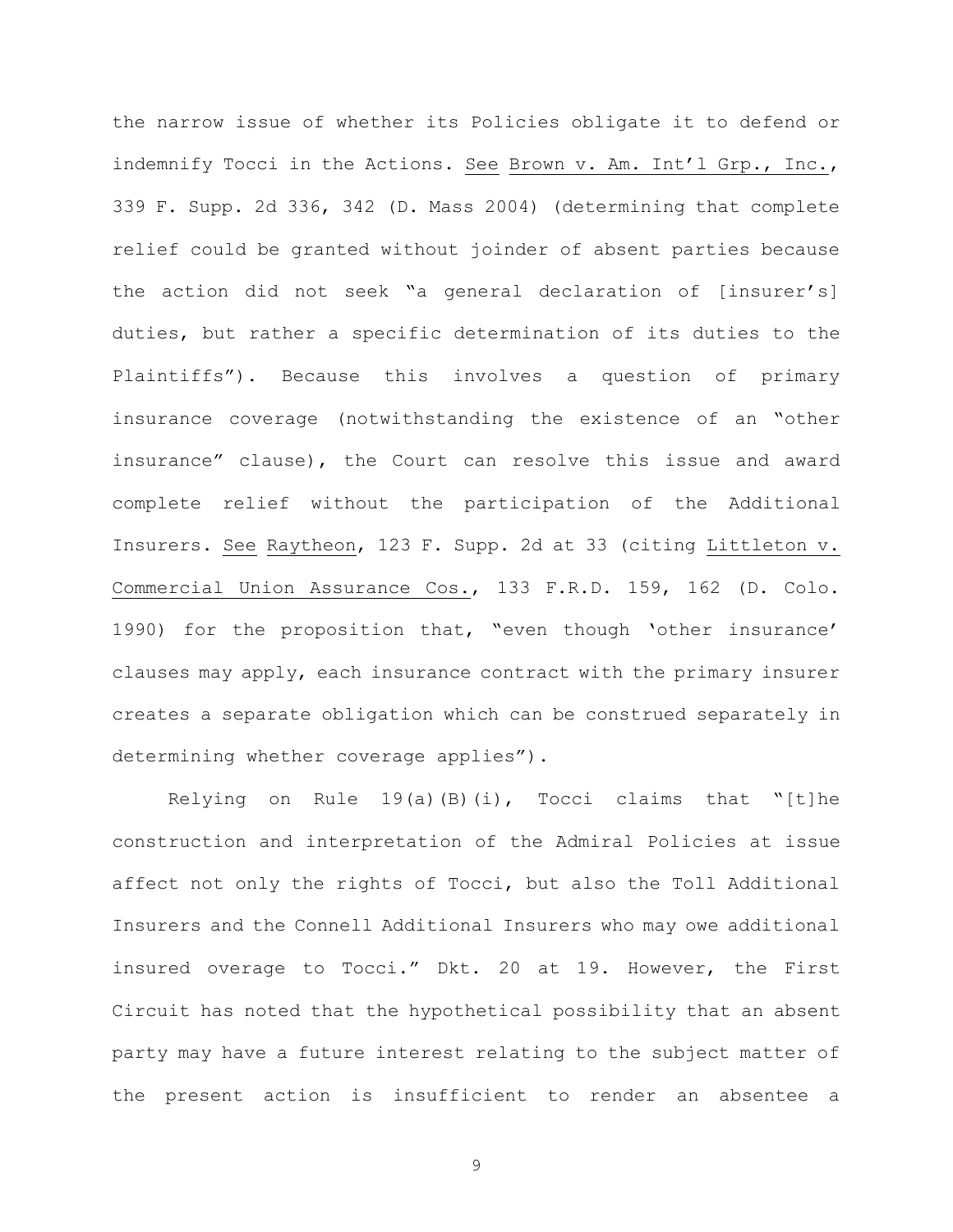necessary party. See United States v. San Juan Bay Marina, 239 F.3d 400, 406 n.6 (1st Cir. 2001); see also Romero v. Clean Harbors Surface Rentals USA, Inc., 368 F. Supp. 3d 152, 160 (D. Mass. 2019) ("In general, a party to a contract that is not at issue in the litigation is not a necessary party, even if as a practical matter the absent party's contractual interests might be affected by the outcome of the litigation."). Significantly, the Toll and/or Connell Additional Insurers do not claim an interest in this suit. Cf. San Juan Bay Marina, 239 F.3d at 406 ("Since its decision to forgo intervention indicates that the Commonwealth does not deem its own interests substantially threatened by the litigation, the court should not second-guess this determination, at least absent special circumstances."); see also Charest v. Fed. Nat'l Mortg. Ass'n, 9 F. Supp. 3d 114, 131 (D. Mass. 2014) (finding defendant is not a required party because, among other reasons, defendant "has not claimed an interest in this suit by affidavit or otherwise").

Finally, pursuant to Rule  $19(a)(1)(B)(ii)$ , Tocci claims that if the Admiral DJ were allowed to proceed, it could result in rulings that are inconsistent with any rulings that may be rendered in the Tocci DJ concerning the rights and obligations of the relevant insurers, including Admiral. This argument fails because Rule 19(a)(1)(B)(ii) focuses on a "substantial risk" of inconsistent obligations of an existing party. See Fed. R. Civ. P.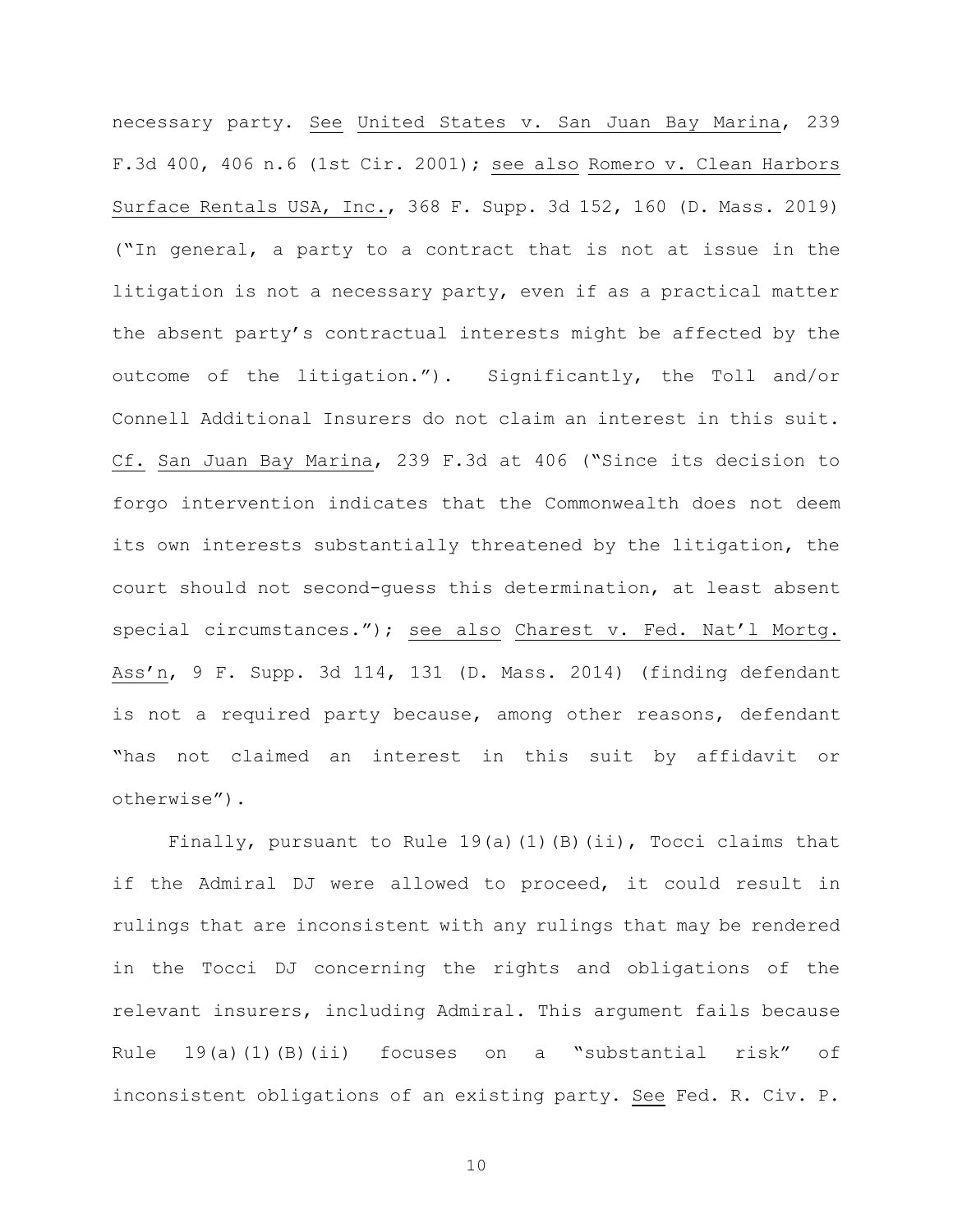19(a)(1)(B)(ii). Given that Admiral is not seeking pro-ration of liability, the risk that Admiral will face inconsistent obligations if this Court grants its declaratory judgment order denying coverage is not substantial. Tocci has not demonstrated anything to the contrary.

# II. The Requested Stay Doctrine

Tocci argues to dismiss or stay the Admiral DJ in favor of the Tocci DJ. This argument is not persuasive. The Colorado River Doctrine "allows federal courts in limited instances to stay or dismiss proceedings that overlap with concurrent litigation in state court." Jiménez v. Rodríguez-Pagán, 597 F.3d 18, 21 (1st Cir. 2010). Under the doctrine, "a federal court may . . . consider such factors as the inconvenience of the federal forum; the desirability of avoiding piecemeal litigation; and the order in which jurisdiction was obtained by the concurrent forums" to assess "the appropriateness of dismissal in the event of an exercise of concurrent jurisdiction." Colorado River Water Conserv. Dist. v. United States, 424 U.S. 800, 818 (1976) (cleaned up). However, "[o]nly the clearest of justifications will warrant dismissal." Id. at 819; accord Rio Grande Community Health Center, Inc. v. Rullan, 397 F.3d 56, 71 (1st Cir. 2005) ("[T]he district court's discretion whether to dismiss a case on Colorado River grounds should be heavily weighted against dismissal.").

The present action was the first filed and has progressed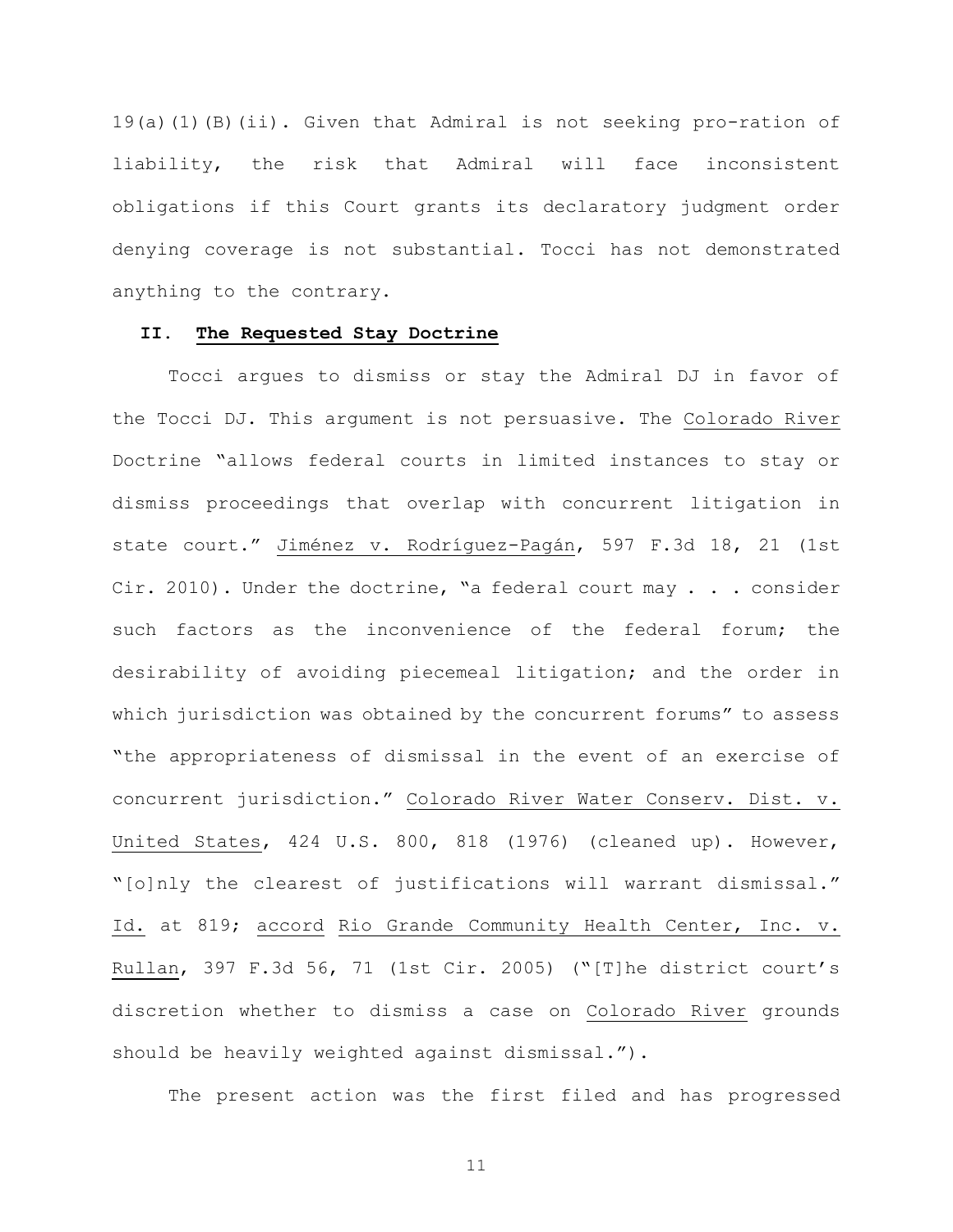further than the other action. Cf. Puzey v. BJ's Wholesale Club, Inc., 2012 WL 1114164, at \*4 (D. Mass. 2012) (finding abstention warranted where the state litigation was "both first-filed and has progressed further than the" federal case). That the federal court case is farther advanced than the other case weighs against abstention. The Court therefore declines to exercise abstention.

# III. 28 U.S.C. § 2201

Tocci requests that the Court exercise its discretion under 28 U.S.C. § 2201 to dismiss or stay this action. "Consistent with the nonobligatory nature of the remedy, a district court is authorized, in the sound exercise of its discretion, to stay or to dismiss an action seeking a declaratory judgment before trial." Nat'l Union Fire Ins. Co. of Pittsburgh v. Mar. Terminal, Inc., 2015 WL 3952766, at \*1 (D. Mass 2015); see also Wilton v. Seven Falls Co., 515 U.S. 277, 282 (1995) (noting that "district courts possess discretion in determining whether and when to entertain an action under the Declaratory Judgment Act"). However, Tocci does not offer any persuasive reason for the Court to do so. The claims can be adjudicated satisfactorily without the participation of the absent parties. The Court accordingly declines to exercise its discretion under 28 U.S.C. § 2201.

#### ORDER

For the reasons stated above, Tocci's motion to dismiss (Dkt. 19) Admiral's complaint in its entirety is DENIED.